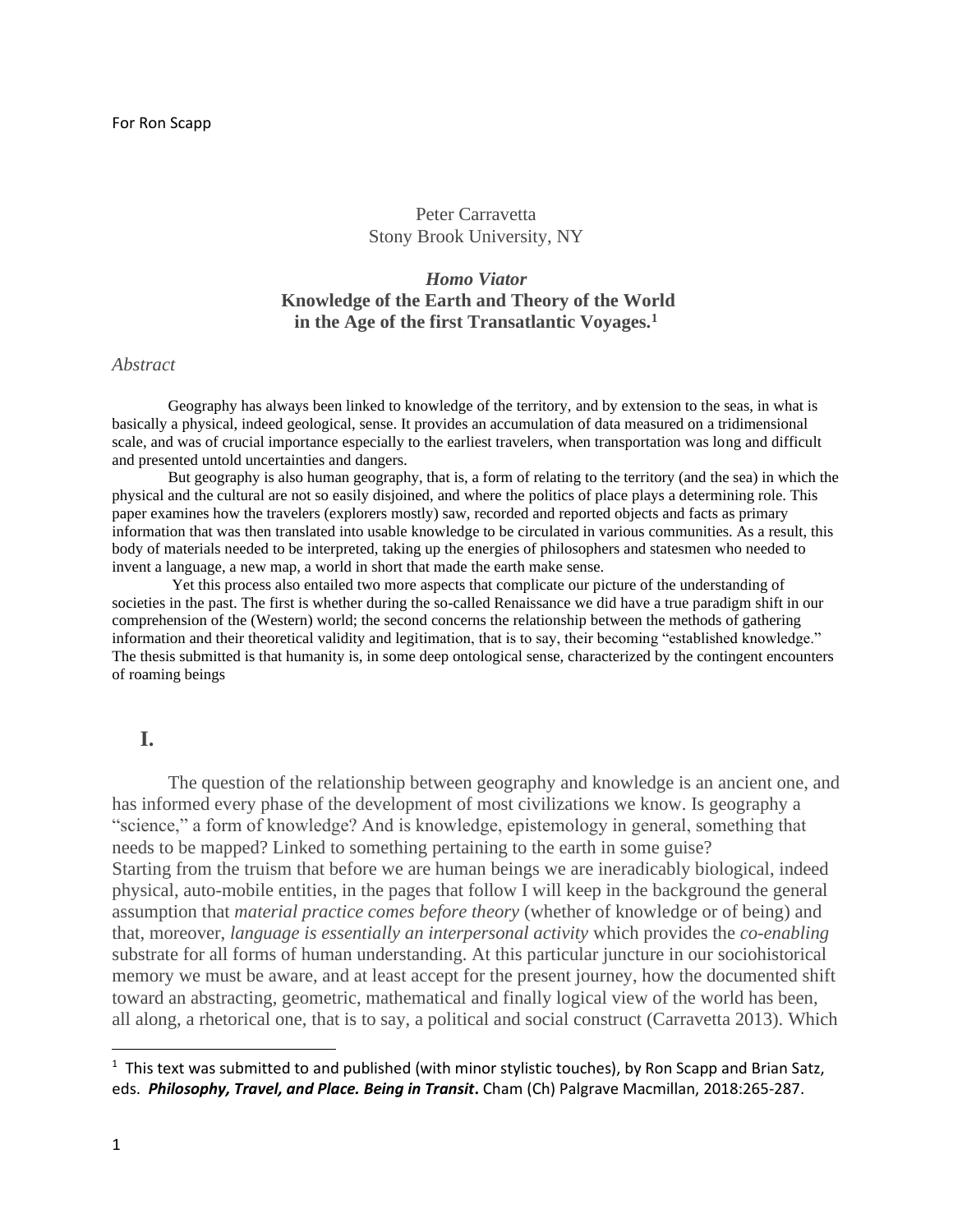doesn't mean it isn't any the less "real." Quite the contrary, discourse is what makes the earth *and* the world, and the journey over, through, and between them, intelligible, tangible, meaningful. I have elsewhere developed a model whereby the methods of the nascent sciences of astronomy, geography, hydrology and what we can collectively call the natural sciences cannot be disjointed from the linguistic practices of the day, that is, from their rhetorical necessity. In *The Elusive Hermes* I have argued that rhetoric and methods are the recto and verso of essentially the same process, as both aim at getting a result of sorts, or reaching an objective; their difference being more one of emphasis and application through specialized codification, than one predicated upon an intrinsic otherness which informed the aforementioned paradigm shift. In the century that precedes Bacon, Galileo, and Descartes, method was an endlessly uncertain accumulation and hypothesizing of facts and figures which would not always square away with inherited theoretical frameworks (derived by and large from either Scripture or the Platonic strain of the Graeco-Roman tradition). I will focus on one paradigmatic sociohistorical example: The inspirer of Amerigo Vespucci and, in part, Christopher Columbus, Arturo Toscanelli, a secular humanist, grossly miscalculated the distance between Portugal and Cipango, but he had finally a vision, not yet a theory in the post-Renaissance sense, but a dim perception that it could be done, that is, reach the East by going West. It was a matter of reversing the direction of traveling, and seek to reach the origin – Orient ˂ Origo, East, where the sun rises – by going the other way – Occident  $\leq$  Occasus, West, where the sun sets.

### **II.**

 The period that extends from the 1450s to the 1650s AD has been appropriately called the Age of Discovery. Some have objected to the expression, and in my lifetime some characterized it as the Age of Mercantilism, or the Age of the Rise of Absolute Monarchies, or the Renaissance of classical learning, with zealous post-colonial scholars rebranding it as the birth of Modern Colonialism (some going as far as dubbing it the Age of Genocide). Clearly there are elements of these views in what for practical purposes we will continue to call the Age of Discovery. How could it not be so, as we will see. But I want to stress the discovery part, and not in the naïve sense in which this expression presupposes that some Europeans discovered a "new" or "other" and uninhabited world – after all, for nearly a century before 1492, and even before going back to Alfonso X "El sabio" of Spain (whose *Alfonsine Tables*, Toledo 1252-72, Columbus himself consulted in a 1483 edition), the general consensus was that "we, the European" were going to try to connect with an already existing part of the earth, variously described as Cathay, or Cipango, or India, or in general some other part of Asia. I mean discovery in the realistic sense in which a different or alternative sailing route was hypothesized based on observations, then projected both graphically and conceptually, so that previously unknown routes and destinations started being mapped, with far-reaching epistemological and ideological consequences.

The philosophical question here is: how do we go from the known to the unknown? Answer: by devising new methods. Method comes from Greek *meta-hodos*, going along the way, furrowing a path to go forward. In practical terms: find a new route!

Now let us contextualize: *from the point of view of the Europeans*, these new methods, which entailed advances in geographical and astronomical knowledge, produced objective possibilities for societies (or for some people within those societies) to migrate, as a flux and exchange would occur, and people's lives would need to alter, adapt, rethink who they were, in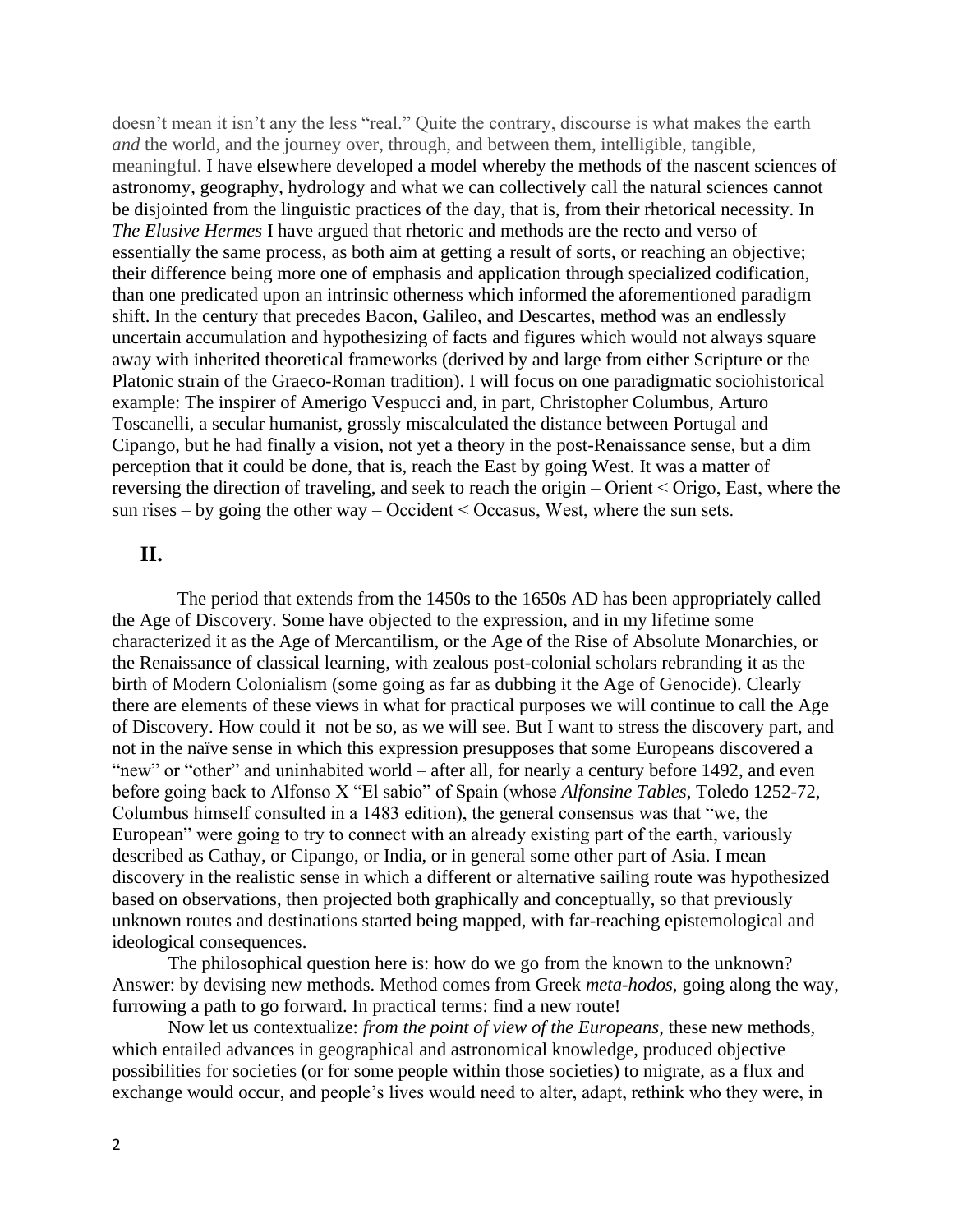short, discover new lands and peoples and in the process re-discover themselves. Taking the word etymologically, a new territory was disclosed to the perception of the seafarers, it was unveiled, unearthed, brought to light, announcing a something/somewhere which, though it may have existed before and independently of the action of discovering, was unknown, ignored for those civilizations we call European. It makes us think of the conundrum of the tree that falls in the forest: if there is no one to see or hear it, did it ever happen? Of course, but like eclipses on Jupiter and supernovas exploding in Alpha Centauri, did they mean anything…for humans on earth? Did these cosmic events impact our knowledge of the earth? And more to our point, did they increase our understanding of the world/s we dwell in? Upon making contact with previously unknown people, Europeans might as well have thought (as some, indeed many, did in fact think!): I traveled over the perilous ocean-sea to these shores and here you are: before I got here, you did not exist! Not a banal question at all – for these people now exist *for* a given observer or group or political entity for the first time. For those who are the masters of Discourse, or the specific producers of the differentiated rhetorics, discovery – Eng.: *Dis/cover*, It.: *s/coprire*, Fr.: *de/couvrir*, Ger.: *ent/decken*),-- enables a two-pronged power relation and a legitimation for that power is established the moment these individuals or groups start talking about it. Or writing about it so that others can apprehend of what lies at the end of the journey, and determine that you and I exist. Except that it is I who attests and validates the fact that you are there, that you are at all. This double process of dis/covering is not ambiguous, is not undecidable, quite the contrary: it allows for Western discourse to say two things at the same time, both effective, meaning-bearing, and real.

### **III.**

In the key decades of Renaissance Humanism –roughly 1440s to the 1510s – geography did not exist as a science in the modern sense. That would take an ever-growing, continually enriched and complicated period of growth starting mainly in the XVII century, followed by the endless navigations and explorations of the XVIII century, and finally with the great codifications by the founders of the National Geographical Societies throughout Europe and the Americas, spurred by the researches and reflections of the likes of Alexander von Humboldt, Carl Ritter, Vidal de la Blache, Friedrich Ratzel and others, the majority of whom were trained and steeped in the also recent disciplines of geology, physical geography, botany, chemistry, evolutionism (Mendoza 36). The growing positivist, spatializing, and ultimately quantitative geography that followed World War II eventually led to the dissolution of the very discipline (Cloke 8-9), which was ultimately removed from academic offerings and bowdlerized in pop culture. A case can be made that environmental studies and ecological preoccupations will need to relaunch the study of geography, but it will be digital, space-age techno-human geography. The mere mortal traveling the surface of the planet has most recently tossed aside maps: Global Positioning Satellites can show us on hand-held devices where we are and where we want to go…

At the peak decades of Renaissance Humanism, the disciplines that commanded the master tropes or, differently worded, the referential paradigms, were, as is well known, theology, cosmology, and jurisprudence. And this must have been an extremely stimulating period, exciting, optimistic to some degree, albeit fraught with social uncertainties, shifting power centers, and endless regional wars. Historians remind us that the printing press was introduced, cannons and explosives start altering military ventures, and navigation makes some subtle but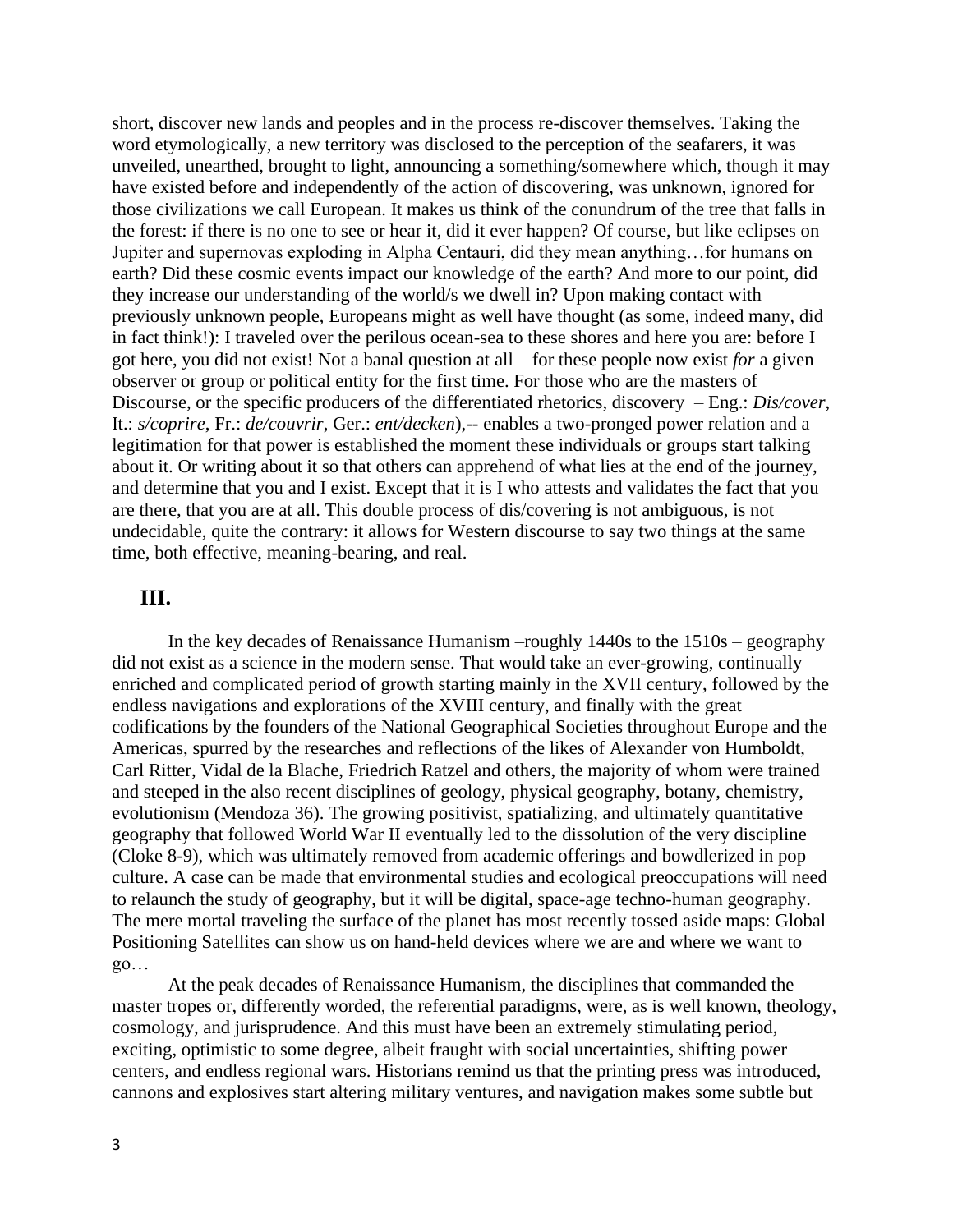important gains. This is the age of Leonardo da Vinci's "Vitruvuan Man," and Pico della Mirandola's "Dignity of Man" manifesto. Less than a generation later, we have Desiderius Erasmus, Thomas More. The first major and truly scientific codification of the knowledge of the earth could not be long in coming, and we may say that it occurs a bit down the line, in 1537 with the Mercator map, while six years later Nicholas Copernicus publishes his *De Revolutionibus orbium coelestium* (*On the Revolutions of the Celestial Spheres*). But now let us recall, that though developed already around 1514, Copernicus' ideas met great resistance by established luminaries, themselves still grappling with Aristoteleanism. In effect, he wasn't that revolutionary, for the novelty consisted in retrofitting a Ptolemaic conception of a harmonious universe with new epicycles to account for accumulated observations that expanded on the Alfonsian tables. We should not ignore the power of what was the dominant, pre-existing idea of Harmony at the time, against which anything we may label scientific or pre-scientific had to be matched. It took another sixty years, with Johannes Kepler and then Galileo Galilei, to have the scientific community begin to rethink the entire organization of the physical universe. And formulate a new kind of harmony, a new model for the world. But, how naïve and sweet to think of the history of our civilizations as linear progress, the way a dominant idea of historiography has done until very recently! The problem is, or was, that there is always a Torquemada or, less metaphorically, a cardinal Bellarmino, behind the door waiting to nail the daring discoverer: the cases of Giordano Bruno and Galileo himself ought to be emblematic reminders.

Against this context, the questions remain: How do we decide that the discovery of a new land, implicitly requiring travel, is key to some scientific improvement in our understanding of our world, and what are the consequences of such a decision? How many factors are we allowing to have relevance in our historical assessment, or scientific hypotheses, or theoretical expectations? How much were the actual explorers really responsible for determining what was going to be called a "New World?"

### **IV.**

The amount of geographical/navigation information collected by the 1470s was quite extensive, spearheaded by Henry the Navigator and subsequent Portuguese mariners who within a span of sixty years had located the Azores, the Canaries, the Capo Verde Island, and had reached along the coast of Africa as far down as Gambia. By 1487, Bartholomew Diaz touched the Cape of Good Hope and would have gone beyond had not his crew forced him to turn back. But some definitive knowledge had emerged: Africa had a *finite extension* below the equator. This is a time when natural philosophers were trying to figure out the circumference of the earth, and were attempting to draw the precise location of longitudinal lines upon the globe. This pursuit, which took another three centuries to finalize, was really the Achilles's heel of the seafaring explorers. To determine where they stood and in which direction they were going and for what distance, sea captains had to rely on a primitive sextant (called a theodolite), magnetic North, an hourglass, estimated speed, latitude (measured by charts which pinpointed the sun's declination across the skies at different times of the year), and ultimately on their experience and good seafaring intuition. In a way, the explorers worked at the limit of human intellectual capability, where method was evidently being pieced together under a constantly shifting and still mysterious, or at least unmeasurable, cosmos. Their theoretical framework was not yet anchored on Newtonian celestial mechanics, but on what retrospectively is a confused amalgam of Ptolemaic cosmology deeply embedded into a Judeo-Christian conception of the whole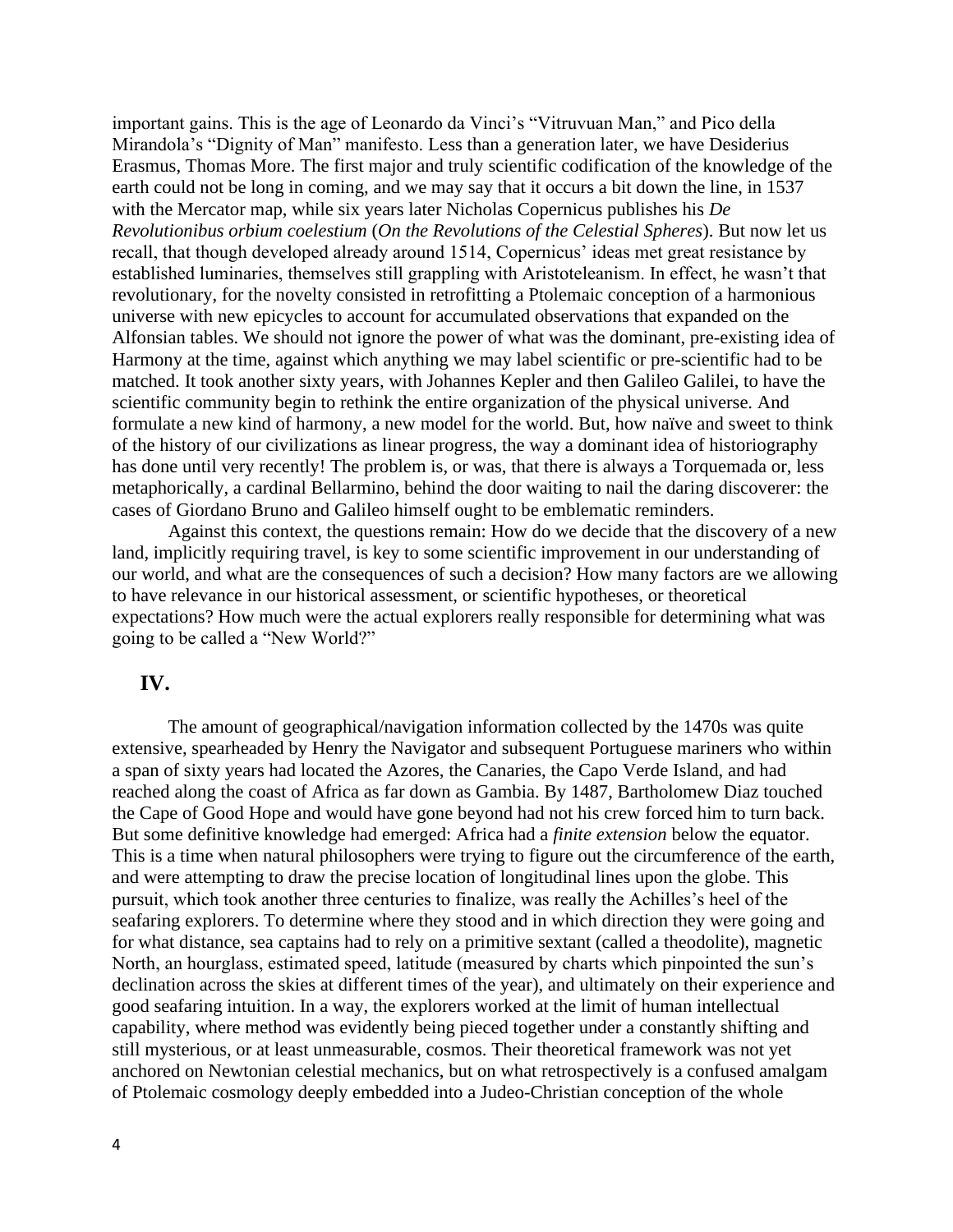universe. In Foucaldian terms, this was still a period in which epistemology relied on resemblance, not on representation, on symbols, not on signs. Resemblance bears a direct relationship to the perceiver's inner knowledge (whatever that might be), whereas representation is one step detached, for there is a system of conventional language codes, or notations, inserted in-between which presume a separate, and later called objective, formulation to map out, by analogy, that same universe. It is the deepest paradox of our Modernity that a reliable, reproducible and eventually credible knowledge of our planet and therefore of our world was made possible only as we isolated, over a period of century and a half, its empirical basis and translated it into mathematical coordinates, in order for this knowledge to make sense, to function, ideally, independently of its ideological, religious, and existential parameters. This would have lasting consequences until late Modernity.

The explorers described places, but the information had to be situated within an overall theoretical conception which was still lacking, or had to be the one inherited from the late Middle Ages. Till his death in 1507, Columbus believed he had discovered the outlying archipelagos of either Cipango or Cathay, and to him it was still only a question of further explorations to find the mainland: India! He was only 12,000 miles off the mark…

#### **V.**

Not so differently were the beliefs of his childhood friend, co-patriot, and fellow emigré Jacobus Caboto who, however, having had for various reasons to leave Genoa for Milan and Venice, eventually identified himself as a Venetian during his sojourns in Spain and finally England. It is known that when Cabot saw that his plans for a voyage under the sponsorship of either the King of Spain or the King of Portugal were not gaining traction, he opted to go to Bristol and appeal to Henry VII to get permission and support for his journey. He coaxed the support also of the Bristol merchants, among whom figures a Richard Amerike, the main sponsor of the voyage. However, sailing into the unknown is not a good business venture, so he ended up getting only one ship, the *Matthew*, and in order to defray costs had to commit to catch cod, at the time a major staple, on the return trip. Cabot knew of Columbus' first and second voyage, but he felt the way to Cathay was further North, this on the sheer basis of the rotundity of the earth. We should recall here that globes were beginning to circulate precisely at this time, with Berhaim's 1492 globe serving as the model upon which to start etching the new coastlines described after each crossing. He had acquired important knowledge from the direct experience of the Bristol shipwrights who had already, since 1480, landed past Ireland and gone as far North as Iceland and as far West as Greenland, and some believe even Labrador. The much discussed Vinland map of 1440 clearly shows that northern fishing expeditions had touched on landmasses which could be either Greenland or Labrador.

Now Columbus was well aware of Cabot's northern seafaring experience, and trusted his information to be correct because he himself had voyaged not only all around the Mediterranean, and along the Western African coast to the Capo Verde Islands, but also up to Bristol on the Western coast of England, in 1477, reaching the Shetland Islands, and apparently even Iceland. No one then and since has ever questioned the superb navigational skill Columbus had acquired, and the few accidents that occurred in the Caribbean, including the grounding of the Santa Maria, were always caused either by storms or negligent personnel. The point remains whether he secretly used Cabot's greater knowledge of the northern seas and the maps from his British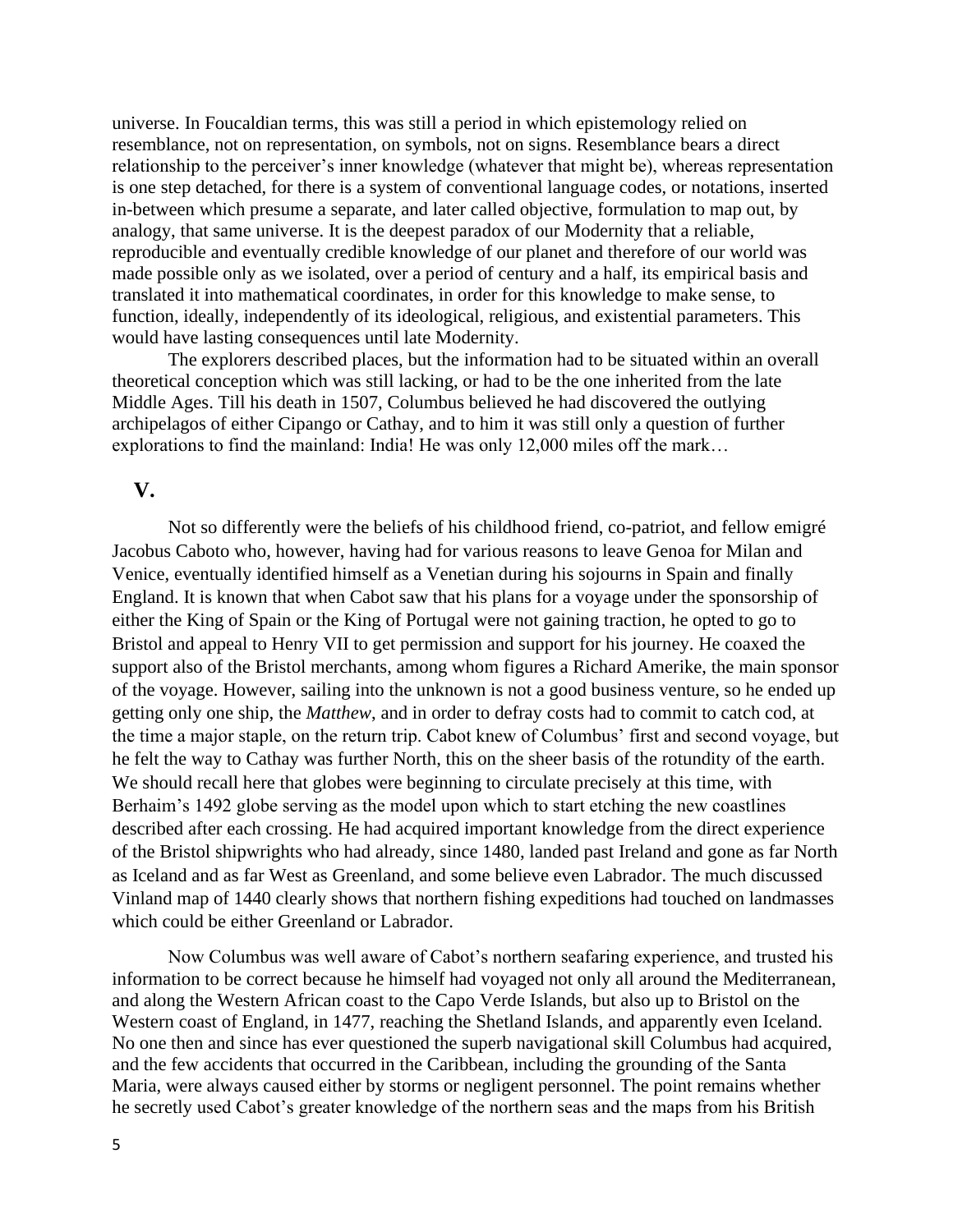friends to figure out possible routes across the Mare Oceanum. This was a time, in a way not unlike our own, where *new* information about generally unknown locations is jealously protected, suggesting that the actors in question understood it to be an instrument useful for bargaining purposes, for prestige, and to get a leg up on the competition. For above and beyond what either Columbus or Cabot wished to discover, there is no denying that they both aspired to some sort of recognition and reward -- in Columbus' case the short-lived title of Admiral of the Ocean Sea and Viceroy of the Indies, in Cabot's case a yearly pension that finally lifted him out of poverty and out of reach of creditors from three different countries. Such rewards were possible and much sought after, entailing being conferred various kinds of titles and ultimately legitimacy within the growing middle class. Typically these titles consisted of guaranteed emoluments by a political entity or a commercial enterprise socially and financially above the explorers. This in practice meant the Crowns of Portugal, Spain, and England, and the mercantile interests they dealt with. France and Holland come a few years later.

A case in point is offered by the contention around the famous Alberto Contino map of 1502, drawn on the basis of descriptions made by Juan De La Cosas, who was a major explorer, ship owner of Columbus's "Santa Maria" (the one that was beached on Christmas eve, 1492), and cartographer author of a *mappa mundi* (world map) derived from observations he made during his voyage with Alonso de Ojeda and Amerigo Vespucci on the latter's second trans-Atlantic voyage in 1499. The *mappa mundi* is the first map that shows the coast of Southern Florida. This map was obviously treasured by Portuguese authorities, until somehow it was pilfered and used as the model for another famous map, the one by the Genoese Nicolo Caneiro in 1503-05, which by then shows a vague, grossly erroneous, but still recognizable continental Eastern seaboard. (We have to wait until Giovanni da Verrazzano's voyage in 1523-24 to get enough consistent information for a full coastal mapping that extends from Florida to Newfoundland; it was done actually by his brother in 1526-27). Now, historians have asked, given the succession of expeditions in those years, why was Florida "officially" discovered by Ponce De Leon only in 1513, a year after Vespucci's death. Why the delay? Why and when was knowledge of the discovery of the New World made and to whom was it so important? And does this knowledge have implications for the status, fate, understanding of homo viator?

### **VI.**

A recent book by David Boyle, *Toward the Setting Sun* (2008) delves into the intrigues by the competing explorers. Boyle seems to respond to two other works, the first by Rodney Broome, *Terra Incognita* (2001), who makes the point that ultimately America was discovered by the British, i.e.: by an explorer sailing under British flag, who happens to be that same expatriate born Giovanni Caboto of Genoa. Moreover, this was achieved thanks to the patronage of one investor and merchant and later mayor of Bristol named Richard Amerike, after whom Cabot presumably "named" the largest (by now considered "continental") land mass he had described during his 1498 voyage to Nova Scotia. The other major work was by Paolo Emilio Taviani, whose mammut three-volume *Christopher Columbus* (2000), perhaps the most documented of all books on a single explorer we have to date, and for whom Columbus basically could do no evil: it was as partisan and identity-oriented toward the great "Italian genius" as Broome's was keen on foregrounding "British achievement."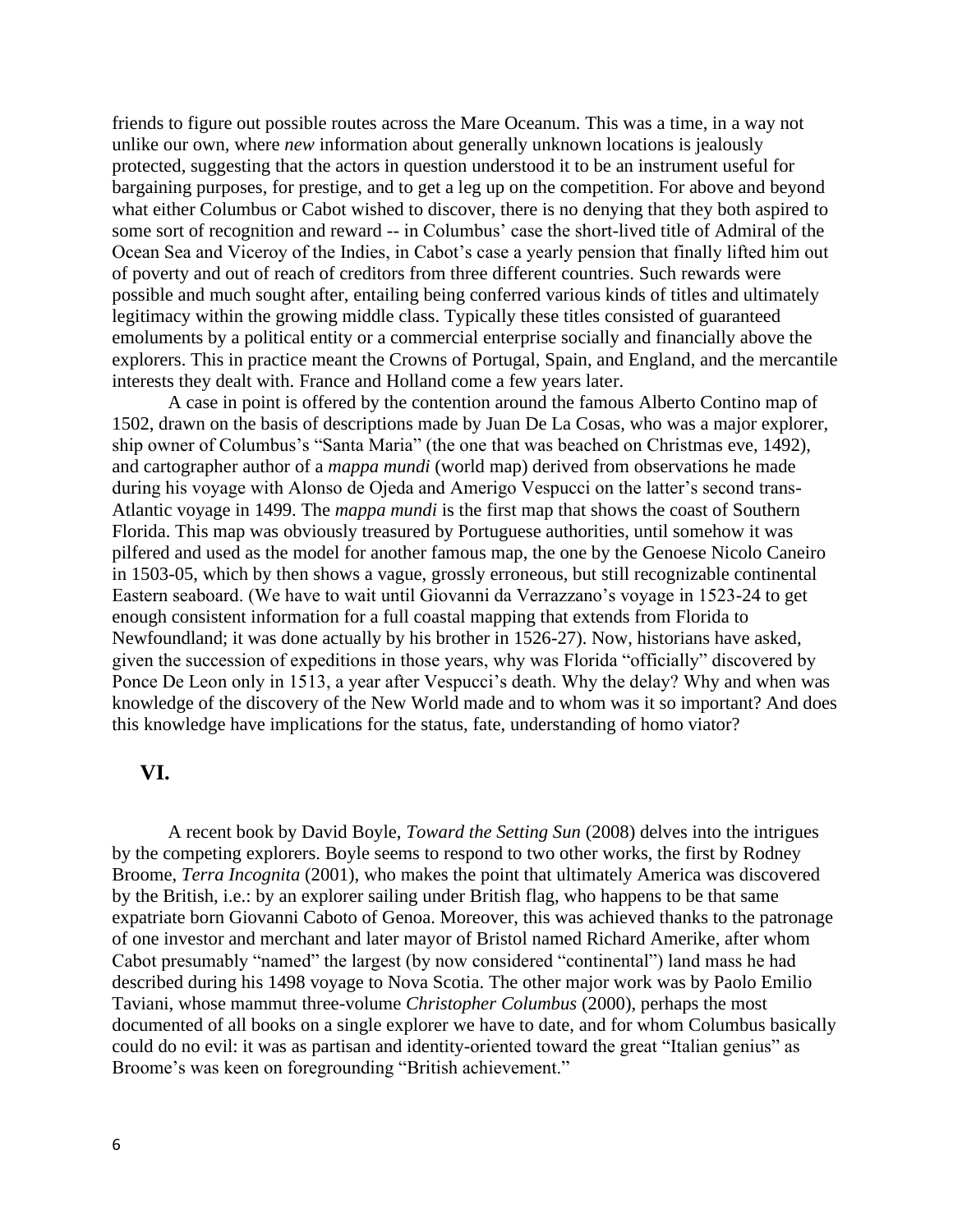Boyle writes of a "race" across the Atlantic by weaving the lives of the three explorers, Columbus, Cabot and Vespucci, since they knew one another well, and are recorded as having been, at one point, together in Seville, between Columbus' 2<sup>nd</sup> and 3<sup>rd</sup> voyage, in 1497. But he takes pains to show that their lives and understanding of what they thought was the goal, the geographical-epistemological case -- that is: that by navigating West you get to the East, a thought that presupposes from the start that the world we live in is anchored to the earth as a more or less spherical geological object -- was subject to endless corrections and suppositions and modifications based directly on a constant and by and large imprecise stream of information gathered from other mariners. The problem here is that this information was uniquely understood as not making the cut to universally valid knowledge yet, since science far from being what we think of it today, did not even exist: the paradigm was being shaken, but it had not yet shifted. Indeed not only our three explorers, but other minds at the time, such as Leonardo, understood and were flustered by the realization that there existed no "standard" measurements over a spherical surface, there was no paragon to invoke, not yet even an algebra let alone calculus to provide the conceptual tools which guarantee an absolute reproducible or analogical translatable unit. The only thing they had to work with was the standardized league, and the notched degrees of latitude north/south latitude on a quadrant or sextant. Help came through Vespucci's third voyage when he sailed downward way below the equator, and began to describe and map out the presence of the Southern Cross, stars which, incidentally, were known to the Ancients but because of the recession of the earth (it spins on an axis which wobbles, cutting a cone around the North Star and returning to its original point every 1500 years or so) had disappeared for centuries, becoming thus mythical objects. Nearly two hundred years earlier Dante describes them in *Inferno* 26, when Ulysses had sailed so far leftward from the Columns of Hercules that he got a glimpse of them, before drowning with his ship and his men.

In brief, as noted above, the accepted world-view, the belief system of the period, was by and large still that of Ptolemy nested into a Christian theological centrality of man and earth as images that harked to an elusive God for explanations concerning origin, time, and the very possibility of knowing at all. That is why I said at the beginning that these men were developing methods of traveling and mapping the earth without a theory of the earth, for the earth was still a world, a *mundus*, not a *terra*. To return to Boyle, what we are made aware of, even more so than was possible through the earlier standard summa in the field, Samuel Eliot Morrison's *The European Discovery of America* (1974), is what I call (inspired by developments in other disciplines**),** *the contingency of history*, and what in the end gives us reason to believe that national mythemes about appropriating the "first" discoverer of a continent, as well as being the discoverer of a scientific principle, are simply ideological constructs that have a limited shelf life, explainable though not always justifiable. It corresponds metaphorically to the time one stays put at a particular bivouac before getting on the road. Again.

### **VII.**

Let's consider two examples, both of which are relevant to philosophy and history precisely owing to the impact the journeys had on developments in a number of social contexts. When, in late December, 1495, the Florentine investor Gerardo Berardi relocated in Seville died, his partner and friend Amerigo Vespucci knew he had inherited responsibility for a tremendous debt incurred for Columbus' voyages, and he knew better than to expect he'd be paid back because the news from the Caribbean was that no gold had been found (already some called Columbus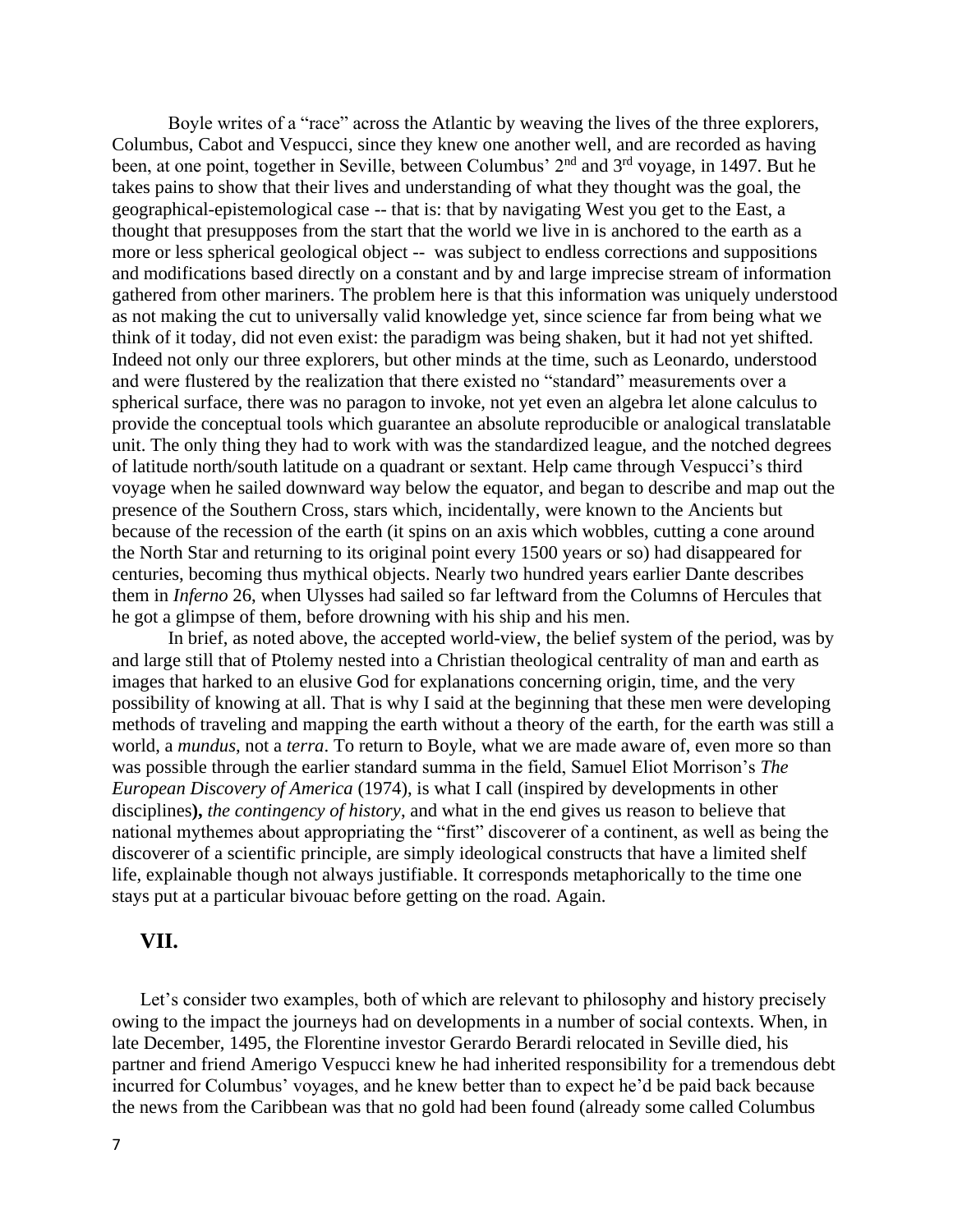"Admiral of the Mosquitoes"). Vespucci still managed to get four ships equipped for the next major transatlantic fleet, but bad weather nearly destroyed them, forcing the convoy back. Exhausted and depressed, he gave up the post, and terminated his responsibilities as Berardi's executor. Columbus realized by June 1496 that he no longer had his friends to back him up; he himself was already in deep crisis from the disastrous second voyage where he found Isabella destroyed and the crew he had left behind having gone haywire, some killing natives for sport. Columbus realized that he could no longer control who sailed where and when (which was part of his original 1492 contractual demand to be Commander of all future expeditions). He thus appealed to Ferdinand and Isabel once again first to explain why his second voyage was a disaster, and then how he planned to remedy that through a third voyage with a different game plan.

But the royals were busy with a military expedition against Naples and new diplomatic marriages to buttress the Holy League against the French (recall that in 1494 Charles VIII of the House of Valois had "descended" upon Italy, invited by the Milanese, who had their sights on Florence). This included marriage of their daughter Juana to Philip of Burgundy, a union which eventually carried their line. And there was a parallel marriage of their son Juan to Philip's sister Margherite of Austria, which was later to consign the crown of Castile and Aragon to the Hapsburg, with Charles V -- the same king who later sacked Rome in 1527, -- boasting the title of "Carlo quinto de Espaňa y primero de Austria"). In addition there was the marriage of their daughter Isabella to Manuel, the new King of Portugal. Columbus had to wait four months to be received by their Highnesses; and he understood that money was scarce because one of the royal weddings saw 130 ships go to meet the new bride. Vespucci tried to help Columbus, though at the same time he did consider going back to Florence. But in Florence the scene was dominated by Girolamo Savonarola with his prophetic fire and brimstone speeches: member of a well-to-do family, if Vespucci came back he would have to take sides, which he did not want to do. He also felt Columbus was getting out of hand with his ideas about discovering the land of the fabled Amazons. More technically, he advised his friend that if he wanted to find his way to Cathay from Hispaniola, he should consider voyaging south-south west.

Now how did Vespucci know this? It was "rumored" that the Portuguese had "heard" that if one did go south-west from "Columbus' islands," that is, the Antilles, they would find mainland. Perhaps it was spies that played upon the competitive pride of the royals of Portugal and Spain (Asturia, Aragon, and Castile). Historians speculate that they must have had this knowledge when they renegotiated and ratified, with the blessings of Pope Alexander VI, the Treaty of Tordesillas in 1494, which extended the division line between the two then superpowers by some 270 leagues further into the Atlantic, thus automatically including the northwest corner of future Brazil. But how did they know there was this large landmass jutting into the Atlantic in 1493? More than that, Vespucci, who had studied cosmology and cartography and after five years in Seville had acquired a sense of what the returning navigators were talking about, decided at this point that he should go see for himself what was happening "out there." Hence his first of four crossings.

We have no detailed annotations of this trip, except what he recalled in 1504 when he wrote the famous *Mundus Novus* based on a Letter to gonfaloniere (standard bearer) Pier Soderini, which presumably recounts an earlier letter written in 1497 upon returning from his first trip. Much debate surrounds this letter. But if it is true, the point here is that circumstance, chance, or *occasione* as Francesco Guicciardini would put it, made the scholar, or "theoretician," Vespucci, who had never sailed until he was past forty, decide to go see first-hand these new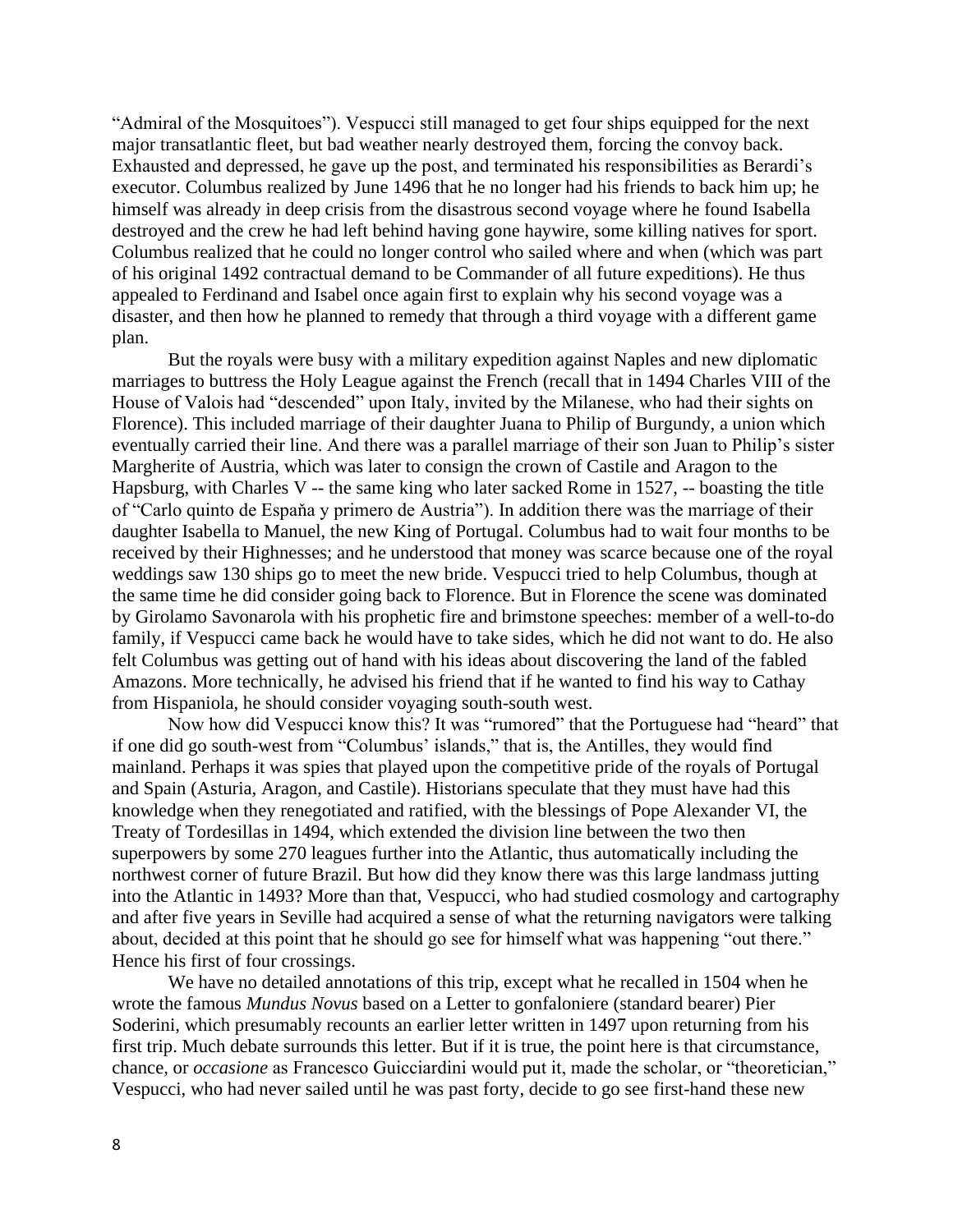strange lands, and try to figure out the method of determining what the actual route, if any, to Cathay could or would be. But another way of looking at this historiographic knot is that, as we will see, Vespucci basically sabotaged Columbus.

The other example I would like to give is one revolving around the credit Vespucci gets for naming America, when the greater explorer, and the one who did in effect make the first crossing, and touched the continent at what is today Venezuela in his third voyage, was Columbus? Should not the new continent be named Columbia (as later an entire nation was, thanks to Francisco de Miranda, in 1812)? Columbus' report on his third voyage was not printed until 1504, bearing the title *Libretto de Tutta Navigatione.* It was technical, meandering, dull. His later writing, *Paesi Novamente Ritrovati*, of 1507, is written in the same style, and as one historian observed, perhaps because it was meant for eyes of very Catholic rulers, he even had to hide or twist the truth somewhat of certain social developments out of his control. Now it is true that Columbus described flora and fauna in more detail than most other explorers, except perhaps Pedro Alvarez Cabral, but he did not, for instance, describe the sexual mores of some of the indigenous peoples he encountered. This instead Vespucci did, and for a broader public, perhaps thinking of enlightened and curious noblemen back home in faraway Florence now that Savonarola was gone and a semblance of order restored. In *Mundus Novus* he writes that the Brazilians "are so promiscuous, son cohabits with mother, brother with sister, and, in general, the women were very lustful, they apply a local poison to their man's genitals to make them swell". They were delighted to try their wiles on the newly arrived Christians. And the Europeans ate it up.

As much as the actual voyages were always dangerous, and in many instances the sponsors had to cajole or enlist as future "colonists" known criminals, jailbirds and vagabonds, the news that this other world, what Columbus had termed *Otro mundo*, offered such liberties at a time when the Church was clamping down on heretics, the Inquisition was a real and feared specter behind everybody's back, and most European societies were bracing for decades of religious strife, it was not only the scientists – the pre-Modern geographers, cosmographers, astronomers – who read this book, but high society nobles and intellectuals and, by the known trickle-down effect of the diffusion of ideas, the broader public at large, hungry to hear about this fabled, in Vespucci's title, *Mundus Novus.*

### **VIII.**

Vespucci's little book did not speak about Columbus' "Garden of Eden," nor the lost world of Atlantis. Rather, it immediately established that it had nothing to do with all the already known and recounted strangeness of the East (recall that Marco Polo's journeys had been circulating for nearly two centuries already) or the mysterious practices of the little known African societies (outside of Egypt and the coastal Maghreb, little will be known about Africa until the XIX century.) What was presented to Europeans was, under all aspects, *a fourth world*. And as such it appeared for all eyes to see in Martin Waldsemüller 1507 map, who names what was previously labeled "terra incognita" as "America" as a tribute to Vespucci; the map was printed in 1000 copies, and was huge, 12 panels, overall 8 x 4 feet. The text of the Four expeditions was printed with a long Preface, in reality a condensed tract, on the then state of the art in cosmography.

Within a few years, forty editions of *Mundus Novus* in Latin, Italian, French, Spanish, German and Flemish, even Czech, came out. "It is astonishing -- writes Morrison, -- that a young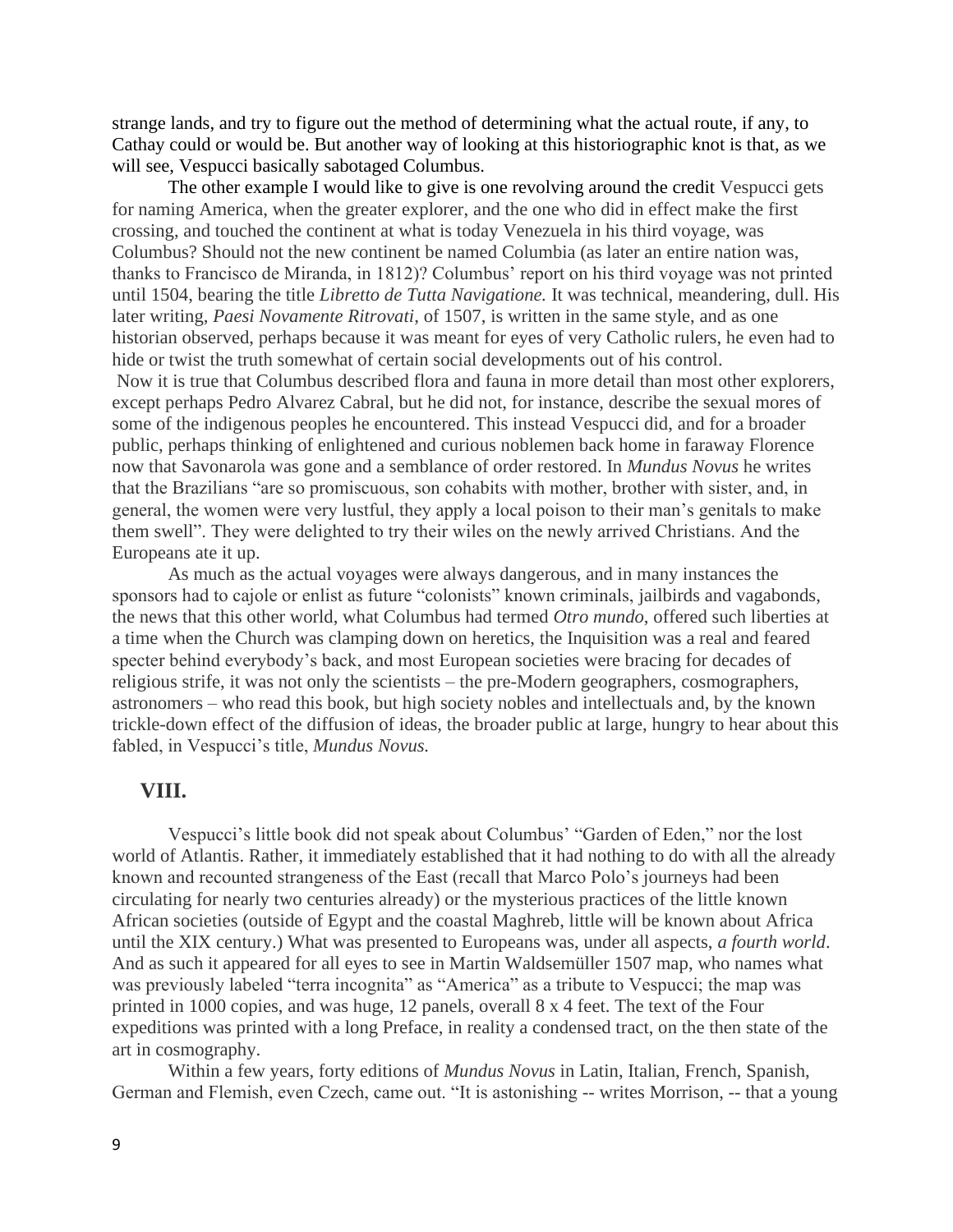professor of geography in an obscure college at Saint Dié in Lorraine -- Martin Waldsemüller - should have persuaded first Northern Europe and finally the whole world to name this New World America." (289). Yes, we can call it an "accident," a fluke, a contingency. And it did show the power of the recently "invented" new medium, the printing press, that same technology which is also responsible, ten years later, for the unexpected explosive circulation of Luther's *95 Theses*, and the beginning of the Reformation.

### **IX.**

On another level of reflection we must place the question: who actually discovered America? We have to forego the case made about Leif Erickson who landed in Vinland five centuries earlier, or of the Namibian or Mali crossings. The Portuguese were interested in Columbus' expedition to verify whether African canoes had indeed been seen in the lower island chains of the Antilles. These did not have an impact on "us," the Euroamerican Moderns, there were no actual consequences, no new meanings were generated, no lives were affected. So the question remains: who discovered America? To whom do we attribute this huge, indeed monstruous, credit, or honor? Would it be the first sailor who howled "Tierra, Tierra" from the crow's nest in the middle of the night? Would it be the Captain of the fleet? Would it be the investor/merchant who made the loans and fitted the ships? Would it be the Crown, which gave permission to sail and stipulated that all lands discovered would have to be *de jure realis* property of Castilla y Aragon? Who decides that a piece of land is… his/hers/theirs? What about those who had *predicted* that there *would be* land? Well, now with hindsight we can say they were all wrong: for nearly 75 years no one could convince himself or others that it was *not* the outcroppings of Asia they were landing and settling, but the archipelagos in the outskirts of a different coastline, of a different continent. True, Columbus had written, in October, 1498, that "the land which God has newly given your Highnesses on this voyage must be reckoned continental in extent." He had come into a bay enclosed by two difficult straits, near what is today Trinidad and Tobago. He probably did touch mainland, present day Venezuela. He knew, because of the fresh water of the nearby estuary of the great river Orinoco, that he was in proximity of a huge landmass, not an island, but he persisted in believing that it had to be a part of that Cathay that even Marco Polo had not seen. The bellicose and antipatico Hojeda also claimed he was first to touch the continent.

However, it was Vespucci, and this to his credit, who began to think that perhaps this was a continent to the point that he collected, organized, "processed" all the then known information and set out, in the next, his alleged third, but to some his second and last voyage, to prove that *that* was the case, when he landed further south, past the Amazon delta, and then, rounding present day Recife, went all the way down to present day Rio de Janeiro and beyond. Presumably he reached Patagonia, but he never mentions the Rio de La Plata, which he could not have missed if he hugged the coast as he says he did.

# **X.**

What established this particular journey, or voyage, as foundational for a new knowledge, was the fact that Vespucci called it, "a New World…a continent more densely peopled and abounding in animals than our Europe or Asia or Africa; and, in addition, a climate milder and more delightful than any other region known to us." And that is the reason why, according to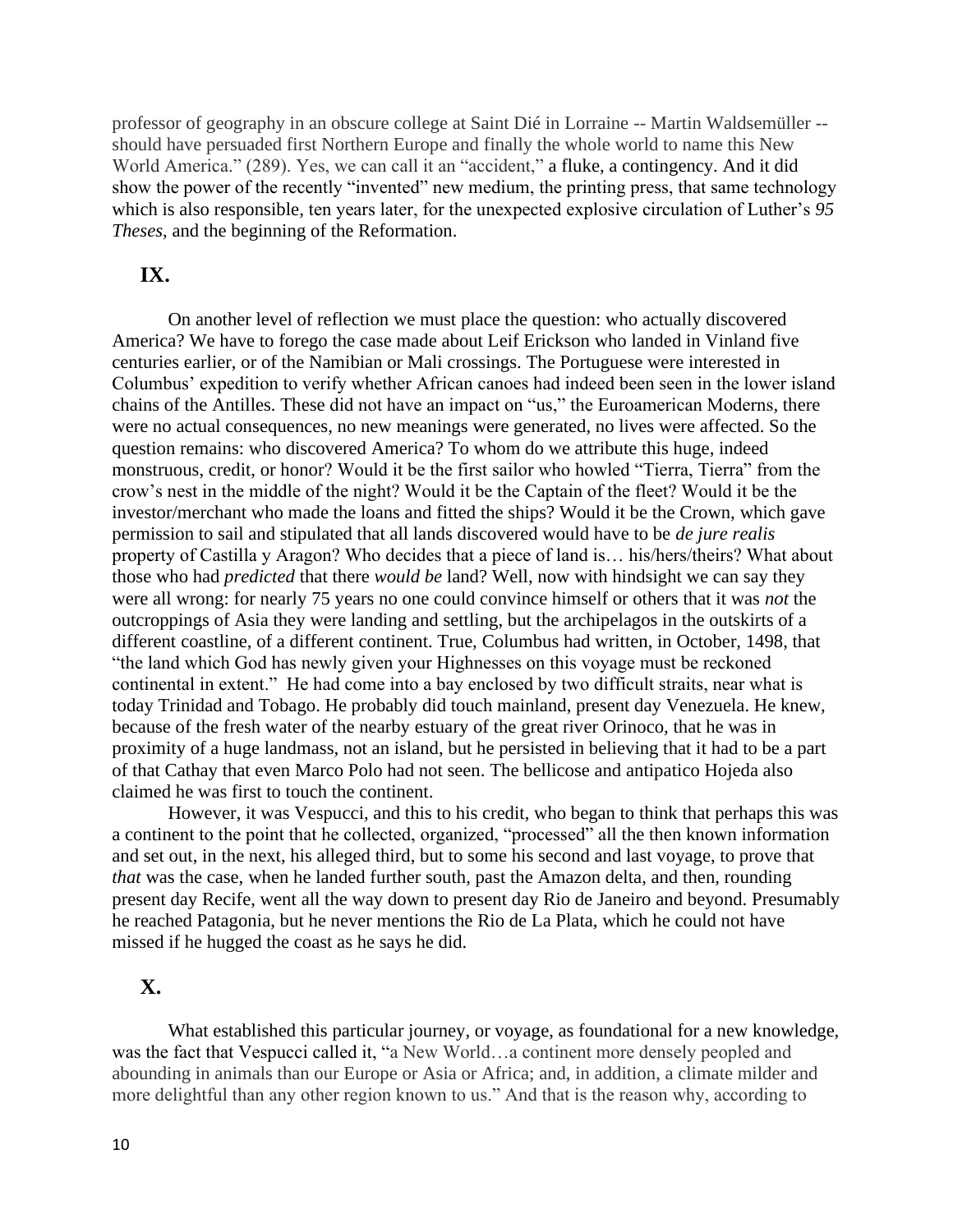most historians, he should get credit. His text is actually more detailed because perhaps he also compared or collated what other voyages going on at the same time were reporting. No flora or fauna or natives matched any of the existing known or imagined reference points in the European scientific corpus of knowledge. This was an unexpected territory, indeed world, and one which required that new names be invented, new maps drawn. One which directly or indirectly played into the growing secularization, for despite the immediate attempts by Church authorities to Christianize the heathen, the lives and practices of the new people were clearly a threat to established dogma, as much as they were to existing knowledge. Las Casas describes how theologians started asking whether these natives were really people as they doubted they possesses a soul. But most settlers had no trouble grasping that these natives could easily be exploited for other ends. We could also go on into how, within a few decades, Europeans learned of new crops, such as potato and tomato and corn, and new diseases, such as syphilis, while the natives learned of the wheel, the horse, the dog, steel and gunpowder, and… smallpox.

But to answer the question about the journey to discover the unknown: to me it is not so much a scientific question as a sociopolitical and indeed a mythological question: America was discovered by a whole bunch of different people who harbored a variety of interests, and who for the preceding forty years struggled to find new trading partners to the West, as the traditional commercial routes to and with Eastern lands were long, overcrowded even, expensive. And now very dangerous, as new empires took over. On this, both Broome and Boyle agree on the cruciality of the epochal and objectively describable event, the taking of Constantinople in 1453 by the Turks. That is the date which spurs the most diversified agencies in Europe – the clergy, merchants, aristocrats, artisans, homeowners and basically everyone involved in any sort of commerce, -- to seek alternative routes to the East, especially once the Black Sea was closed. Genoa and Venice took a debilitating blow to their Mediterranean hegemony. Yes, there was the religious concern that Christianity itself was in danger of being overrun by the advancing Ottoman Turks, and this did congeal a renewed sense of an "us versus them," a "being European," as Pius the II noted (local or regional differences notwithstanding), against being an Oriental or an Arab or a Turk; but it is the wheels of economics and the legitimizing power of Discourse which together first provide a venue for these super-structural ideas and point the compass elsewhere for homo viator

As for the identities of the explorers, there was no "Italy" back in 1500 that justifies our speaking of Columbus, Caboto, Vespucci as being "Italian explorers:" these are discursive retrojections heavily influenced by the ideologies and mythemes of XIX century nationalism. In reality there were several city-states and regional powers over the peninsula, and not yet a standard language, other than Latin. Moreover, as Braudel, McNeill, Wallerstein and others have argued, in the  $16<sup>th</sup>$  century, these individual travelers – navigators, explorers, conquerors, refugees, escapees, vagabonds, pirates *and* scientists -- were at the service of empires and the nascent global trading networks that were exploding out of the confines of the "Mare Nostrum" and tracing commercial lines through or better over a constantly unfolding liquid world, both as refurbished earth and as reframed universe. They were rather individuals with hybrid identities, with constructed selves anchored to realities of place, politics and economics which saw them live in, learn the language of, and be subject to, a variety of sociopolitical configurations.

**XI.**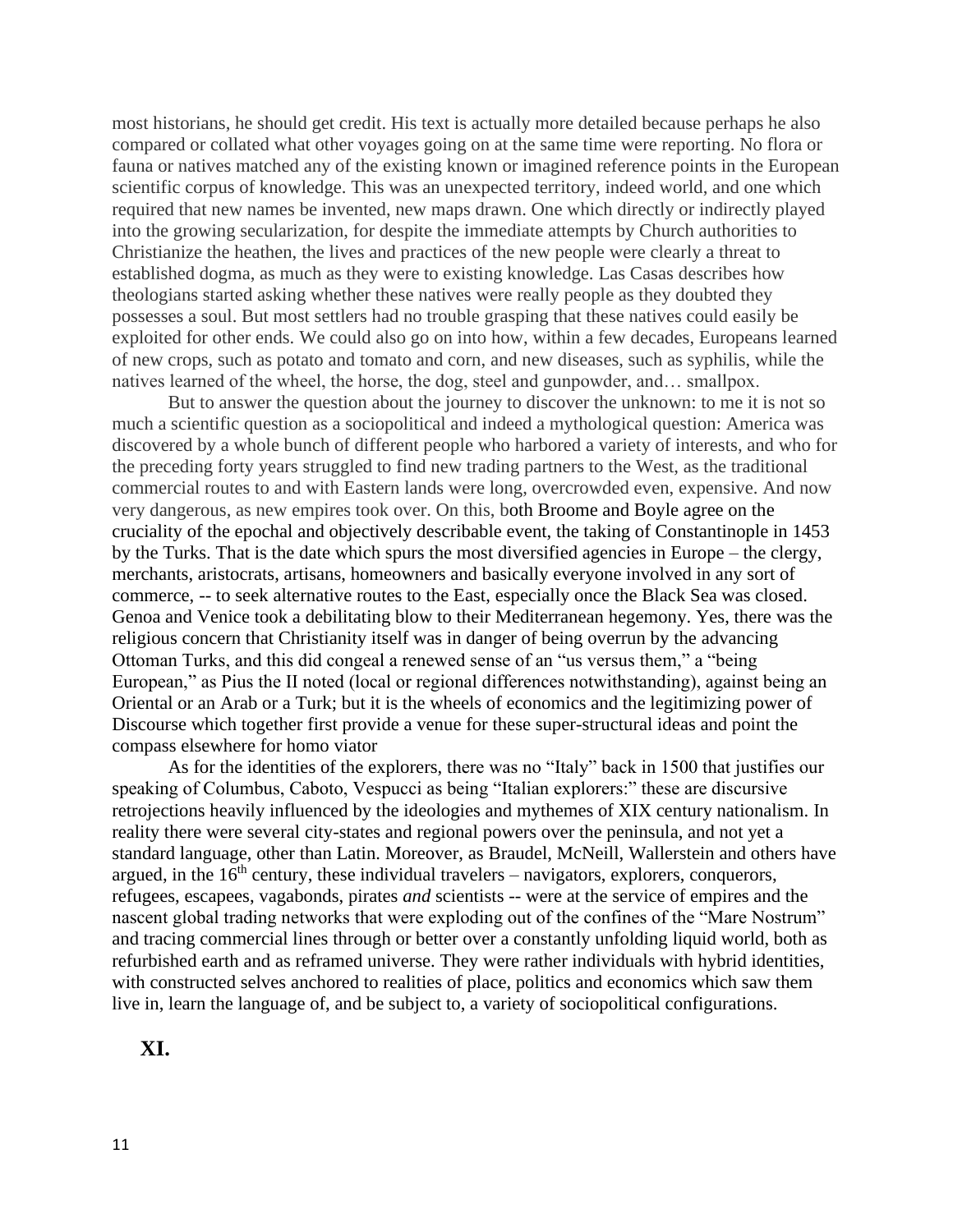Two final thoughts. Some 15 years ago I wrote an essay on travel in which I reflected upon the use of the word-concept, or the idea, of travel as a master metaphor which has been appropriated by science and by philosophy. Words like pioneer, explorer, inventor, and locutions like finding the right way (i.e.: the right method), disclosing new horizons, march into unknown territory, chart unsounded seasetc., , furrow virgin lands, became part of our everyday vocabulary. What I would like to add to that, and stimulus for new research, is the fact that after these voyagers, in the aftermath of the Age of Discovery, we as Westerners begin to develop the sense that *the journey is endless*. Before 1492, the *arché*, or Master Trope, offered two possibilities: it was either Homeric, wherein the transit involved going out on a mission and then return, the idea of *nostos*, to Ithaca, or home. Or else it pointed to the Pilgrimage, the journey to a Sanctified locus in which some sort of revelation, purgation, or salvation was to be achieved, such as Santiago de Compostela, Jerusalem, Rome, Mecca and others. After the XVI century, that is, at the beginning of Modernity, the journey no longer has a fixed destination. Humans will increasingly criss-cross the earth, the globe, defining and redefining the world. The *Novus* is now constantly dis-covered and just as persistently moved continually forward, or slipping away. In fact, *modern subjectivity is borne out of the awareness that the origin is something forever behind, and the destination is forever a place to try to reach, though not truly attainable*. Along the way, when do we stop and build Cathedrals and Monuments to Justice and Science, we devise a congealed rhetoric, called a logic, the backbone of epistemology, that gives us the assurance that the objects (both as substance and as ideation) are real, "objective" we typically say. Yet we are fully aware (or maybe not, as some still cling to Immutable Forms and Eternal Gods) that the whole can be uprooted, our mental cathedrals blown away, and even our family history erased each and every time get invaded, or stepped on by tyrannies, or suffer some natural disaster, or generally get radically altered when we are forced to move on. We then essay to "save" whatever we can of the sense of the metamorphic self, the transitory being-in-thisworld-at-this-time-and-place. We also write histories and create myths about our cherished values, we claim primacy over our neighbors and enemies, we vie for privilege over our own kin and kind, and of course as Vico noted, we claim for our "nations" noble origins. We translate that into perennial roots! when a look at a world historical map would show that humans have always been in transit. Thus the ontic reality is that change, movement, traveling, go into shaping the mildly amorphous ontological constitution of humans, which can be broadly expressed this way: *migration is the engine of history and the unstable ground of subjectivity*. We might say that at the very heart of Modernity there arises a *hodoeporics*, the constantly unsettling creativity and challenging narrative experience of the journeys themselves. And those are endless, true to the ancient sentence, *errare humanum est.*

**Selected Bibliography**

Basic References

Abu-Lughod, Janet L. *Before European Hegemony. The World-System A.D. 1250-1350.* Oxford, Oxford University Press, 1989.

Agnew, John, David N. Livingstone, & Alisdair Rogers, eds. *Human Geography. An Essential Anthology*. Oxford, Blackwell, 1996.

Allen, Rosamund, ed. *Eastward Bound. Travel and Travellers, 1050-1550*. New York,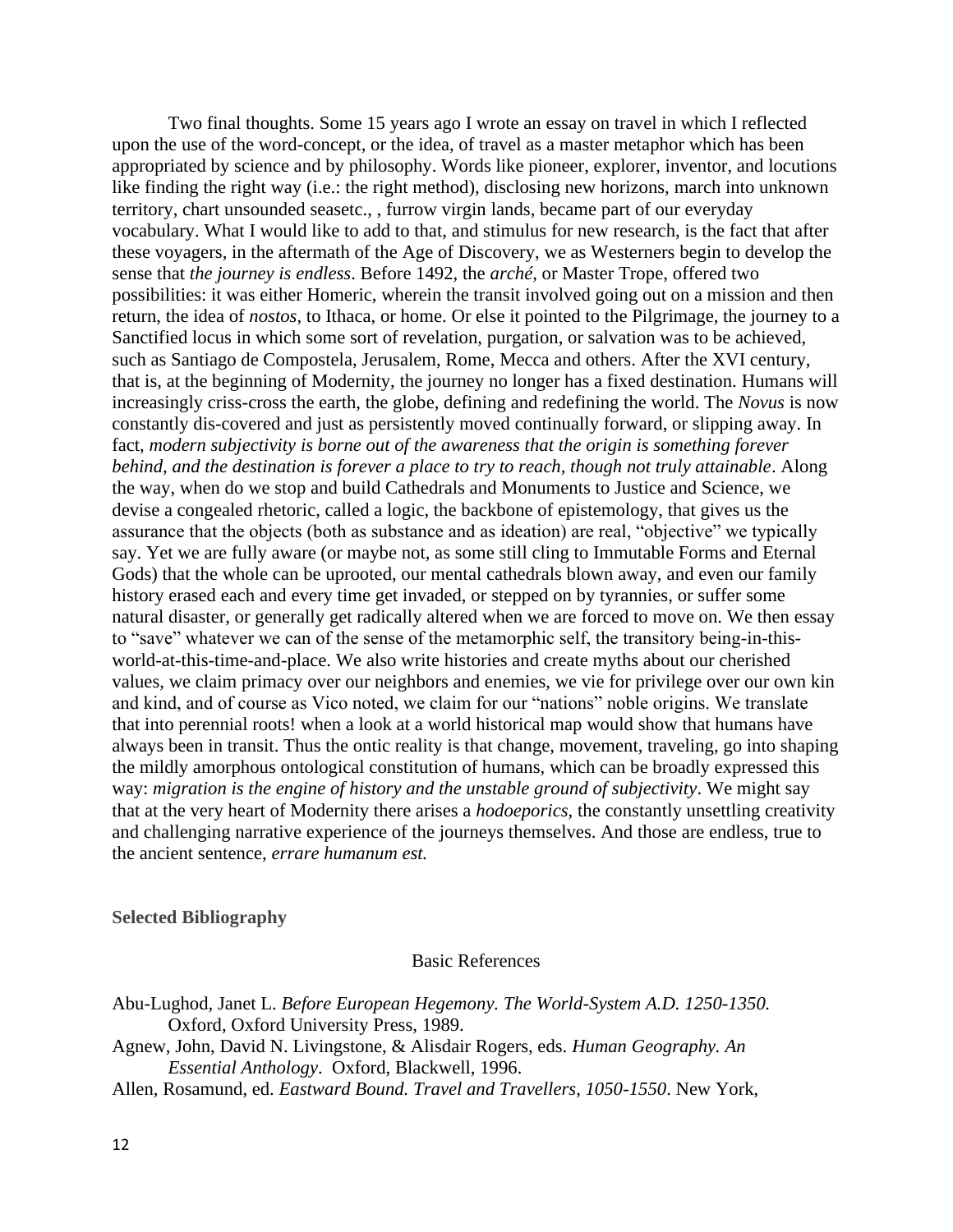Manchester University Press, 2004.

- Antonsich, Marco, Vladimir Kolossov, M. Paola Pagnini, eds. *Europe Between Political Geography and Geopolitcs* [On the Centenary of Ratzel's *Politische Geographie*]. Roma, Società Geografica Italiana, 2001.
- Broome, Rodney. *Terra Incognita: The True Story of How America Got Its Name.* Open Library, MJF Publishers, 2001.
- Boyle, David. *Toward the Setting Sun. Columbus, Cabot, Vespucci, and the Race for America.* New York, Walker Publishing Co., 2008.
- Carravetta, Peter. *The Elusive Hermes. Method, Discourse, Interpreting*. Aurora, CO, Davies Group Publishing, 2012.
- ----------. "Terrestrial Globe," on the 1532 Ulpius globe, in *Dutch New York Between East and West. The World of Margrieta van Varick,* ed. by D.B. Krohn, P.N. Miller & M. De Filippis. New York, Bard Graduate Center, 2009, 124-36.
- Cloke, Paul, Philip Crang and Mark Goodwin, eds. *Introducing Human Geographies*, 2nd ed. New York, Routledge, 2013;
- Columbus, Christopher. *The Four Voyages*. New York, Penguin, 1992.
- Crease, Robert. *The World in the Balance: The Historic Quest for an Absolute System of Measurement*. New York, Norton, 2011.
- Cunliffe, Barry. *The Extraordinary Voyage of Pytheas the Greek*. New York, Walker, 2002. Foucault, Michel. *The Order of Things*. New York, Vintage, 1994.
- Gale, Stephen, and Gunnar Olsson, eds. *Philosophy in Geography*. London, Reidel, 1979.
- Galeano, Eduardo. *Las venas abierta de America Latina*. Madrid, siglo veintuno, 2003.
- Golledge, Reginald G. "Reality, Process, and the Dialectical Relation Between Man and Environment," in Gale and Olsson, 109-120.
- Hakluyt, Richard. *Voyages and Discoveries*. Baltimore, Penguin, 1972.
- Jara, René, and Nicholas Spadaccini, eds. *1492-1992: Re/Discovering Colonial Writing*. Minneapolis, University of Minnesota Press, 1993.
- Johnson, R. J. "Paradigms and Revolution or Evolution?" In Agnew 37-53.
- Mendoza, Josefina G., Julio Munoz Jiménez, and Nicolás Ortega Cantero, eds*. El pensamiento geografico*. Madrid, Alianza Universidad, 1994.
- Lattimore, Owen and Eleanor, eds. *Silks, Spices and Empire*. New York, Delacorte Press, 1968.
- Ley, Charles D., ed. *Portuguese Voyages 1498-1663*. London, Phoenix Press, 2000.
- Mancall, Peter C. *Travel Narratives from the Age of Discovery*. New York, Oxford University Press, 2006.
	- Marchand, B. "Dialectics and Geography," in Gale and Olsson, 237-67.
- Morison, Samuel Eliot. *The European Discovery of America. The Southern Voyages 1492-1616.* New York, Oxford University Press, 1974.
- Pagden, Anthony. Peoples and Empires. Harcourt, New York, 2003.
- *----------. European Encounters with the New World*. New Haven, Yale University Press, 1993.
- Pigafetta, Antonio. *The First Voyage Around the World. An Account of Magellan's Expedition*. Ed. By T.J Cachey, Jr. New York, Marsilio Publishers, 1995.
- Rubiés, Joan-Pau. *Travellers and Cosmographers. Studies in the History of Early Modern Travel and Ethnology*. Burlington, Ashgate, 2007.
- Taviani, Paolo E. *Christopher Columbus*. 3 vols. Rome, Italian Geographical Society, 2000.
- Todorov. Tzvetan. *The Conquest of America. The Question of the Other.* New York,